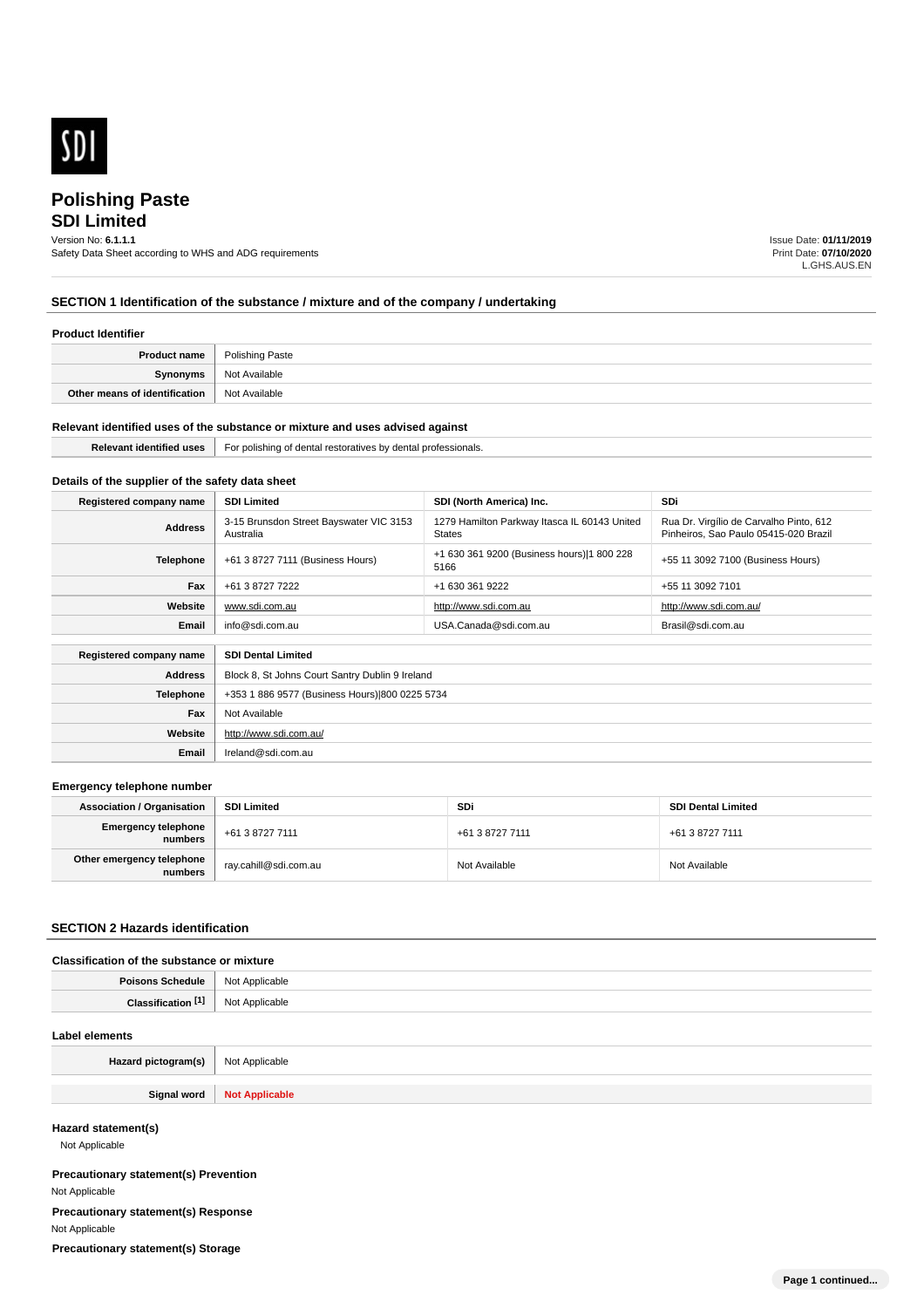#### Not Applicable

## **Precautionary statement(s) Disposal**

Not Applicable

# **SECTION 3 Composition / information on ingredients**

## **Substances**

See section below for composition of Mixtures

### **Mixtures**

| <b>CAS No</b> | %[weight] | Name     |
|---------------|-----------|----------|
| 56-81-5       | 35        | alvcerol |

# **SECTION 4 First aid measures**

## **Description of first aid measures**

| <b>Eye Contact</b>  | If this product comes in contact with the eyes:<br>• Wash out immediately with fresh running water.<br>Ensure complete irrigation of the eye by keeping eyelids apart and away from eye and moving the eyelids by occasionally lifting the upper<br>and lower lids.<br>Seek medical attention without delay; if pain persists or recurs seek medical attention.<br>Removal of contact lenses after an eye injury should only be undertaken by skilled personnel. |
|---------------------|------------------------------------------------------------------------------------------------------------------------------------------------------------------------------------------------------------------------------------------------------------------------------------------------------------------------------------------------------------------------------------------------------------------------------------------------------------------|
| <b>Skin Contact</b> | If skin contact occurs:<br>Immediately remove all contaminated clothing, including footwear.<br>Flush skin and hair with running water (and soap if available).<br>Seek medical attention in event of irritation.                                                                                                                                                                                                                                                |
| Inhalation          | If fumes or combustion products are inhaled remove from contaminated area.<br>Seek medical attention.                                                                                                                                                                                                                                                                                                                                                            |
| Ingestion           | Immediately give a glass of water.<br>First aid is not generally required. If in doubt, contact a Poisons Information Centre or a doctor.                                                                                                                                                                                                                                                                                                                        |

## **Indication of any immediate medical attention and special treatment needed**

Treat symptomatically.

## **SECTION 5 Firefighting measures**

## **Extinguishing media**

- Foam.
- **Dry chemical powder.**
- ► BCF (where regulations permit).
- Carbon dioxide.
- Water spray or fog Large fires only.

## **Special hazards arising from the substrate or mixture**

| <b>Fire Incompatibility</b> | Nooid contamination with oxidising agents i.e. nitrates, oxidising acids, chlorine bleaches, pool chlorine etc. as ignition may result |
|-----------------------------|----------------------------------------------------------------------------------------------------------------------------------------|
|                             |                                                                                                                                        |

## **Advice for firefighters**

| <b>Fire Fighting</b>         | Alert Fire Brigade and tell them location and nature of hazard.<br>▶ Wear breathing apparatus plus protective gloves.<br>▶ Prevent, by any means available, spillage from entering drains or water courses.<br>Use water delivered as a fine spray to control fire and cool adjacent area.<br>DO NOT approach containers suspected to be hot.<br>Cool fire exposed containers with water spray from a protected location.<br>If safe to do so, remove containers from path of fire.<br>Equipment should be thoroughly decontaminated after use. |  |
|------------------------------|-------------------------------------------------------------------------------------------------------------------------------------------------------------------------------------------------------------------------------------------------------------------------------------------------------------------------------------------------------------------------------------------------------------------------------------------------------------------------------------------------------------------------------------------------|--|
| <b>Fire/Explosion Hazard</b> | Combustible.<br>Slight fire hazard when exposed to heat or flame.<br>Heating may cause expansion or decomposition leading to violent rupture of containers.<br>• On combustion, may emit toxic fumes of carbon monoxide (CO).<br>May emit acrid smoke.<br>• Mists containing combustible materials may be explosive.<br>Combustion products include:<br>carbon dioxide (CO2)<br>acrolein<br>other pyrolysis products typical of burning organic material.<br>May emit poisonous fumes.<br>May emit corrosive fumes.                             |  |
| <b>HAZCHEM</b>               | Not Applicable                                                                                                                                                                                                                                                                                                                                                                                                                                                                                                                                  |  |

## **SECTION 6 Accidental release measures**

## **Personal precautions, protective equipment and emergency procedures**

See section 8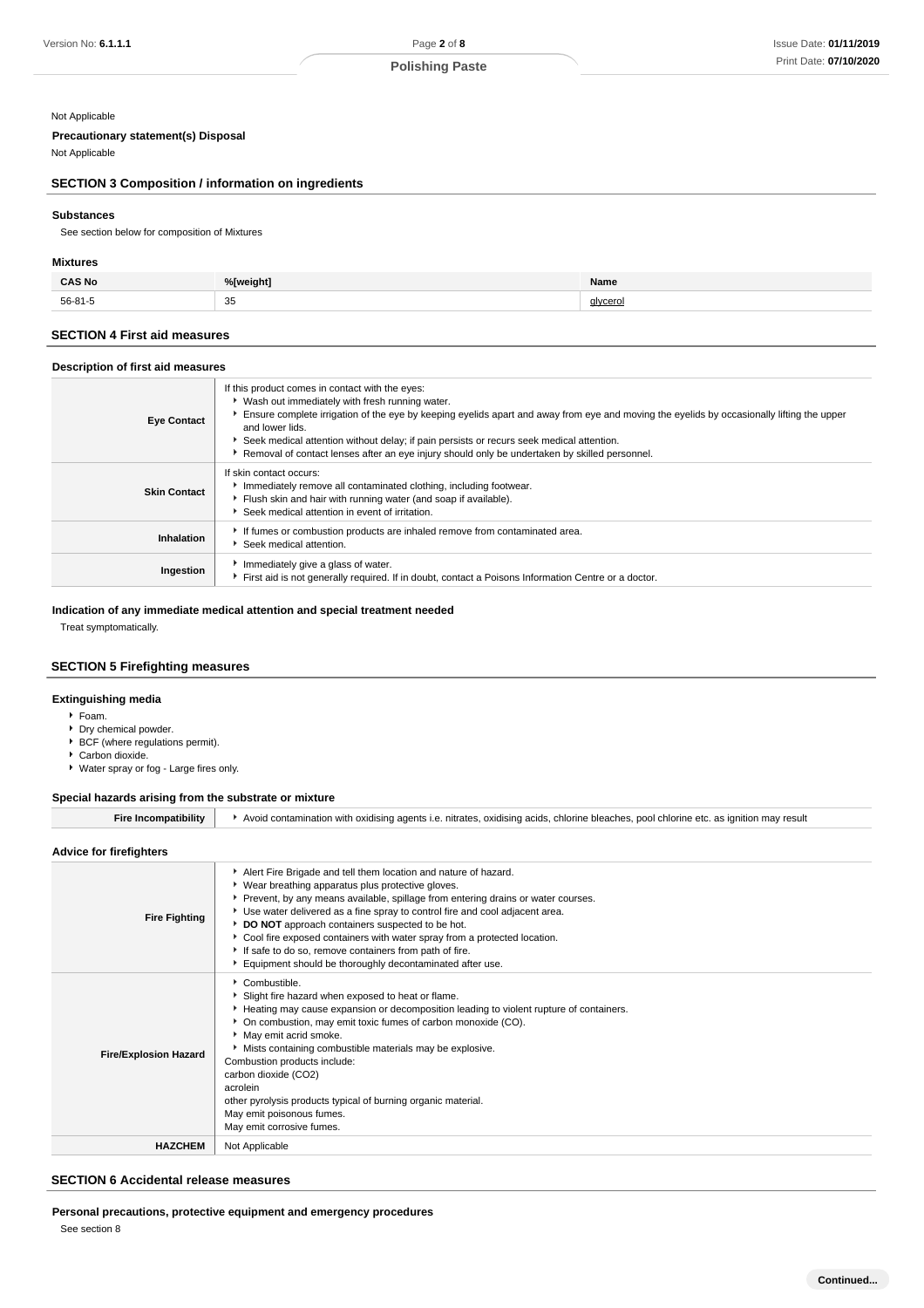## **Environmental precautions**

See section 12

#### **Methods and material for containment and cleaning up**

| <b>Minor Spills</b> | Clean up all spills immediately.<br>Avoid contact with skin and eyes.<br>▶ Wear impervious gloves and safety goggles.<br>Trowel up/scrape up.<br>Place spilled material in clean, dry, sealed container.<br>Flush spill area with water.                                                                                                                                                                                                                                                                                                                                                                                                           |
|---------------------|----------------------------------------------------------------------------------------------------------------------------------------------------------------------------------------------------------------------------------------------------------------------------------------------------------------------------------------------------------------------------------------------------------------------------------------------------------------------------------------------------------------------------------------------------------------------------------------------------------------------------------------------------|
| <b>Major Spills</b> | Minor hazard.<br>Clear area of personnel.<br>Alert Fire Brigade and tell them location and nature of hazard.<br>► Control personal contact with the substance, by using protective equipment as required.<br>Prevent spillage from entering drains or water ways.<br>Contain spill with sand, earth or vermiculite.<br>Collect recoverable product into labelled containers for recycling.<br>Absorb remaining product with sand, earth or vermiculite and place in appropriate containers for disposal.<br>▶ Wash area and prevent runoff into drains or waterways.<br>If contamination of drains or waterways occurs, advise emergency services. |

Personal Protective Equipment advice is contained in Section 8 of the SDS.

## **SECTION 7 Handling and storage**

| Precautions for safe handling |                                                                                                                                                                                                                                                                                                                                                                                                                                                                                                                                                                                                                                                                                                                                                                                                                                                                                                                                                                         |
|-------------------------------|-------------------------------------------------------------------------------------------------------------------------------------------------------------------------------------------------------------------------------------------------------------------------------------------------------------------------------------------------------------------------------------------------------------------------------------------------------------------------------------------------------------------------------------------------------------------------------------------------------------------------------------------------------------------------------------------------------------------------------------------------------------------------------------------------------------------------------------------------------------------------------------------------------------------------------------------------------------------------|
| Safe handling                 | Avoid all personal contact, including inhalation.<br>▶ Wear protective clothing when risk of exposure occurs.<br>Use in a well-ventilated area.<br>Prevent concentration in hollows and sumps.<br>DO NOT enter confined spaces until atmosphere has been checked.<br>DO NOT allow material to contact humans, exposed food or food utensils.<br>Avoid contact with incompatible materials.<br>* When handling, DO NOT eat, drink or smoke.<br>▶ Keep containers securely sealed when not in use.<br>Avoid physical damage to containers.<br>Always wash hands with soap and water after handling.<br>► Work clothes should be laundered separately. Launder contaminated clothing before re-use.<br>Use good occupational work practice.<br>▶ Observe manufacturer's storage and handling recommendations contained within this SDS.<br>Atmosphere should be regularly checked against established exposure standards to ensure safe working conditions are maintained. |
| Other information             | Store between 10 and 25 deg. C.<br>Do not store in direct sunlight.                                                                                                                                                                                                                                                                                                                                                                                                                                                                                                                                                                                                                                                                                                                                                                                                                                                                                                     |

## **Conditions for safe storage, including any incompatibilities**

| Suitable container      | <b>DO NOT</b> repack. Use containers supplied by manufacturer only.<br>Check that containers are clearly labelled and free from leaks |
|-------------------------|---------------------------------------------------------------------------------------------------------------------------------------|
| Storage incompatibility | Avoid reaction with oxidising agents                                                                                                  |

## **SECTION 8 Exposure controls / personal protection**

### **Control parameters**

## **Occupational Exposure Limits (OEL)**

**INGREDIENT DATA**

| Source                       | Ingredient           | <b>Material</b><br>name | <b>TWA</b>  | <b>STEL</b>      | Peak             | <b>Notes</b>                                                                                |        |  |        |  |
|------------------------------|----------------------|-------------------------|-------------|------------------|------------------|---------------------------------------------------------------------------------------------|--------|--|--------|--|
| Australia Exposure Standards | glycerol             | Glycerin mist           | 10<br>ma/m3 | Not<br>Available | Not<br>Available | (a) This value is for inhalable dust containing no asbestos and <<br>1% crystalline silica. |        |  |        |  |
| <b>Emergency Limits</b>      |                      |                         |             |                  |                  |                                                                                             |        |  |        |  |
| Ingredient                   | <b>Material name</b> |                         |             |                  | TEEL-1           |                                                                                             | TEEL-2 |  | TEEL-3 |  |

| glycerol   | Glycerine (mist); (Glycerol; Glycerin) | 45 mg/m3            | 180 mg/m3 | 1,100 mg/m3 |
|------------|----------------------------------------|---------------------|-----------|-------------|
| Ingredient | <b>Original IDLH</b>                   | <b>Revised IDLH</b> |           |             |
| glycerol   | Not Available                          | Not Available       |           |             |

## **MATERIAL DATA**

**Exposure controls**

| Appropriate engineering<br>controls | Engineering controls are used to remove a hazard or place a barrier between the worker and the hazard. Well-designed engineering controls can<br>be highly effective in protecting workers and will typically be independent of worker interactions to provide this high level of protection.<br>The basic types of engineering controls are:<br>Process controls which involve changing the way a job activity or process is done to reduce the risk.<br>Enclosure and/or isolation of emission source which keeps a selected hazard "physically" away from the worker and ventilation that strategically<br>"adds" and "removes" air in the work environment. Ventilation can remove or dilute an air contaminant if designed properly. The design of a<br>ventilation system must match the particular process and chemical or contaminant in use. |
|-------------------------------------|-------------------------------------------------------------------------------------------------------------------------------------------------------------------------------------------------------------------------------------------------------------------------------------------------------------------------------------------------------------------------------------------------------------------------------------------------------------------------------------------------------------------------------------------------------------------------------------------------------------------------------------------------------------------------------------------------------------------------------------------------------------------------------------------------------------------------------------------------------|
|-------------------------------------|-------------------------------------------------------------------------------------------------------------------------------------------------------------------------------------------------------------------------------------------------------------------------------------------------------------------------------------------------------------------------------------------------------------------------------------------------------------------------------------------------------------------------------------------------------------------------------------------------------------------------------------------------------------------------------------------------------------------------------------------------------------------------------------------------------------------------------------------------------|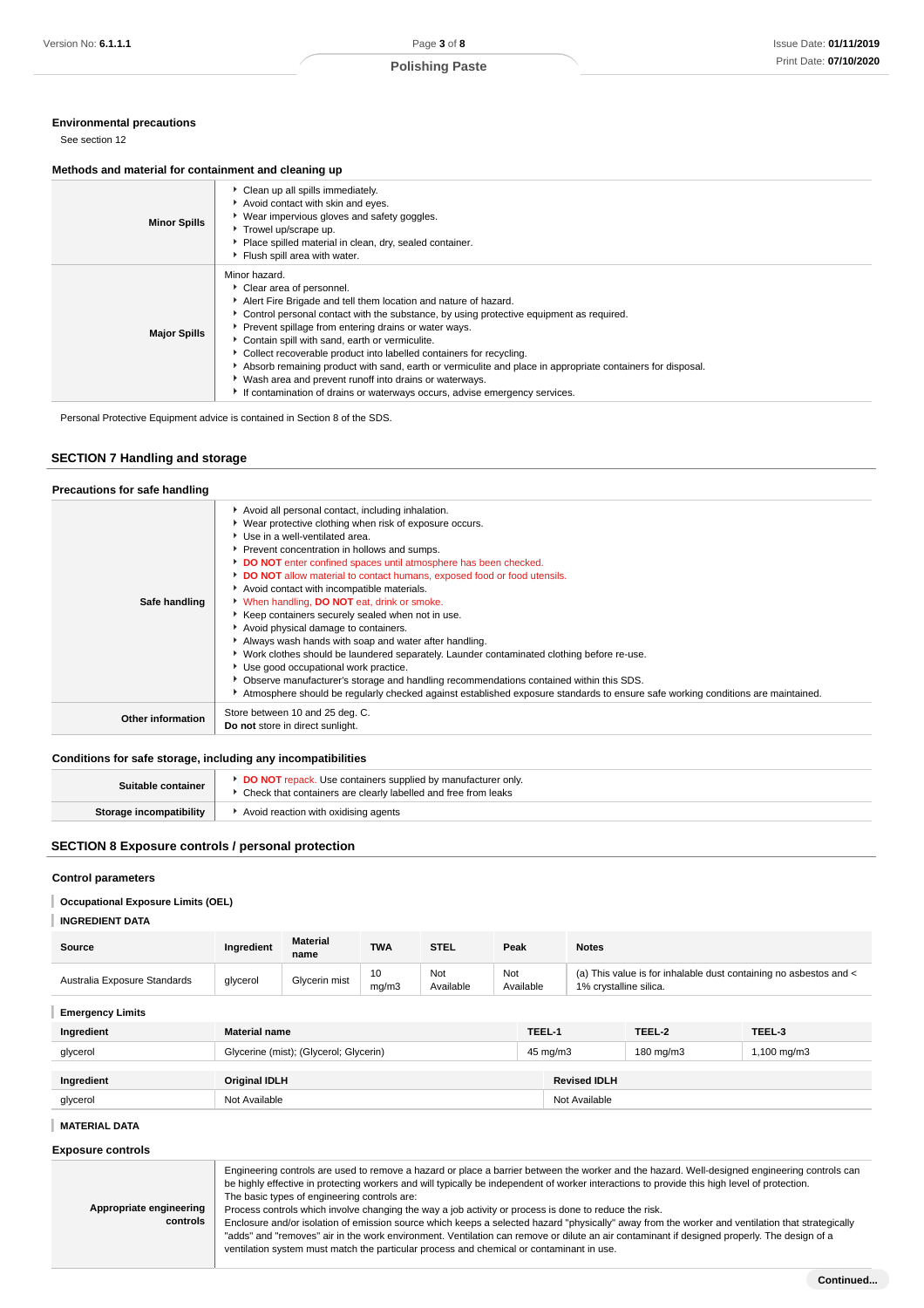**Polishing Paste**

|                            | Employers may need to use multiple types of controls to prevent employee overexposure.                                                                                                                                                                                                                                                                                                                                                                                                                                                                                                                                                                                                                                                                                                                                         |                                                                                                                                                                                                                                                                                                                                                                                                                                                                                                                                                                                                                                                                                                                                                                                                                                                                             |                                     |  |  |  |
|----------------------------|--------------------------------------------------------------------------------------------------------------------------------------------------------------------------------------------------------------------------------------------------------------------------------------------------------------------------------------------------------------------------------------------------------------------------------------------------------------------------------------------------------------------------------------------------------------------------------------------------------------------------------------------------------------------------------------------------------------------------------------------------------------------------------------------------------------------------------|-----------------------------------------------------------------------------------------------------------------------------------------------------------------------------------------------------------------------------------------------------------------------------------------------------------------------------------------------------------------------------------------------------------------------------------------------------------------------------------------------------------------------------------------------------------------------------------------------------------------------------------------------------------------------------------------------------------------------------------------------------------------------------------------------------------------------------------------------------------------------------|-------------------------------------|--|--|--|
|                            | General exhaust is adequate under normal operating conditions. Local exhaust ventilation may be required in specific circumstances. If risk of<br>overexposure exists, wear approved respirator. Correct fit is essential to obtain adequate protection. Provide adequate ventilation in warehouse<br>or closed storage areas. Air contaminants generated in the workplace possess varying "escape" velocities which, in turn, determine the "capture<br>velocities" of fresh circulating air required to effectively remove the contaminant.                                                                                                                                                                                                                                                                                  |                                                                                                                                                                                                                                                                                                                                                                                                                                                                                                                                                                                                                                                                                                                                                                                                                                                                             |                                     |  |  |  |
|                            | Type of Contaminant:<br>Air Speed:                                                                                                                                                                                                                                                                                                                                                                                                                                                                                                                                                                                                                                                                                                                                                                                             |                                                                                                                                                                                                                                                                                                                                                                                                                                                                                                                                                                                                                                                                                                                                                                                                                                                                             |                                     |  |  |  |
|                            | solvent, vapours, degreasing etc., evaporating from tank (in still air).                                                                                                                                                                                                                                                                                                                                                                                                                                                                                                                                                                                                                                                                                                                                                       | $0.25 - 0.5$ m/s<br>(50-100 f/min)                                                                                                                                                                                                                                                                                                                                                                                                                                                                                                                                                                                                                                                                                                                                                                                                                                          |                                     |  |  |  |
|                            | aerosols, fumes from pouring operations, intermittent container filling, low speed conveyer transfers, welding, spray<br>drift, plating acid fumes, pickling (released at low velocity into zone of active generation)                                                                                                                                                                                                                                                                                                                                                                                                                                                                                                                                                                                                         |                                                                                                                                                                                                                                                                                                                                                                                                                                                                                                                                                                                                                                                                                                                                                                                                                                                                             | 0.5-1 m/s (100-200<br>$f/min.$ )    |  |  |  |
|                            | direct spray, spray painting in shallow booths, drum filling, conveyer loading, crusher dusts, gas discharge (active<br>generation into zone of rapid air motion)                                                                                                                                                                                                                                                                                                                                                                                                                                                                                                                                                                                                                                                              |                                                                                                                                                                                                                                                                                                                                                                                                                                                                                                                                                                                                                                                                                                                                                                                                                                                                             | 1-2.5 m/s (200-500<br>f/min.)       |  |  |  |
|                            | grinding, abrasive blasting, tumbling, high speed wheel generated dusts (released at high initial velocity into zone of<br>very high rapid air motion).                                                                                                                                                                                                                                                                                                                                                                                                                                                                                                                                                                                                                                                                        |                                                                                                                                                                                                                                                                                                                                                                                                                                                                                                                                                                                                                                                                                                                                                                                                                                                                             | $2.5 - 10$ m/s<br>(500-2000 f/min.) |  |  |  |
|                            | Within each range the appropriate value depends on:                                                                                                                                                                                                                                                                                                                                                                                                                                                                                                                                                                                                                                                                                                                                                                            |                                                                                                                                                                                                                                                                                                                                                                                                                                                                                                                                                                                                                                                                                                                                                                                                                                                                             |                                     |  |  |  |
|                            | Lower end of the range                                                                                                                                                                                                                                                                                                                                                                                                                                                                                                                                                                                                                                                                                                                                                                                                         | Upper end of the range                                                                                                                                                                                                                                                                                                                                                                                                                                                                                                                                                                                                                                                                                                                                                                                                                                                      |                                     |  |  |  |
|                            | 1: Room air currents minimal or favourable to capture                                                                                                                                                                                                                                                                                                                                                                                                                                                                                                                                                                                                                                                                                                                                                                          | 1: Disturbing room air currents                                                                                                                                                                                                                                                                                                                                                                                                                                                                                                                                                                                                                                                                                                                                                                                                                                             |                                     |  |  |  |
|                            | 2: Contaminants of low toxicity or of nuisance value only.                                                                                                                                                                                                                                                                                                                                                                                                                                                                                                                                                                                                                                                                                                                                                                     | 2: Contaminants of high toxicity                                                                                                                                                                                                                                                                                                                                                                                                                                                                                                                                                                                                                                                                                                                                                                                                                                            |                                     |  |  |  |
|                            | 3: Intermittent, low production.                                                                                                                                                                                                                                                                                                                                                                                                                                                                                                                                                                                                                                                                                                                                                                                               | 3: High production, heavy use                                                                                                                                                                                                                                                                                                                                                                                                                                                                                                                                                                                                                                                                                                                                                                                                                                               |                                     |  |  |  |
|                            | 4: Large hood or large air mass in motion                                                                                                                                                                                                                                                                                                                                                                                                                                                                                                                                                                                                                                                                                                                                                                                      | 4: Small hood-local control only                                                                                                                                                                                                                                                                                                                                                                                                                                                                                                                                                                                                                                                                                                                                                                                                                                            |                                     |  |  |  |
|                            | Simple theory shows that air velocity falls rapidly with distance away from the opening of a simple extraction pipe. Velocity generally decreases<br>with the square of distance from the extraction point (in simple cases). Therefore the air speed at the extraction point should be adjusted,<br>accordingly, after reference to distance from the contaminating source. The air velocity at the extraction fan, for example, should be a minimum of<br>1-2 m/s (200-400 f/min) for extraction of solvents generated in a tank 2 meters distant from the extraction point. Other mechanical considerations,<br>producing performance deficits within the extraction apparatus, make it essential that theoretical air velocities are multiplied by factors of 10 or<br>more when extraction systems are installed or used. |                                                                                                                                                                                                                                                                                                                                                                                                                                                                                                                                                                                                                                                                                                                                                                                                                                                                             |                                     |  |  |  |
| <b>Personal protection</b> |                                                                                                                                                                                                                                                                                                                                                                                                                                                                                                                                                                                                                                                                                                                                                                                                                                |                                                                                                                                                                                                                                                                                                                                                                                                                                                                                                                                                                                                                                                                                                                                                                                                                                                                             |                                     |  |  |  |
| Eye and face protection    | Safety glasses with side shields.<br>Chemical goggles.<br>national equivalent]                                                                                                                                                                                                                                                                                                                                                                                                                                                                                                                                                                                                                                                                                                                                                 | Contact lenses may pose a special hazard; soft contact lenses may absorb and concentrate irritants. A written policy document, describing<br>the wearing of lenses or restrictions on use, should be created for each workplace or task. This should include a review of lens absorption<br>and adsorption for the class of chemicals in use and an account of injury experience. Medical and first-aid personnel should be trained in<br>their removal and suitable equipment should be readily available. In the event of chemical exposure, begin eye irrigation immediately and<br>remove contact lens as soon as practicable. Lens should be removed at the first signs of eye redness or irritation - lens should be removed in<br>a clean environment only after workers have washed hands thoroughly. [CDC NIOSH Current Intelligence Bulletin 59], [AS/NZS 1336 or |                                     |  |  |  |
| <b>Skin protection</b>     | See Hand protection below                                                                                                                                                                                                                                                                                                                                                                                                                                                                                                                                                                                                                                                                                                                                                                                                      |                                                                                                                                                                                                                                                                                                                                                                                                                                                                                                                                                                                                                                                                                                                                                                                                                                                                             |                                     |  |  |  |
| Hands/feet protection      | ▶ Wear chemical protective gloves, e.g. PVC.<br>▶ Wear safety footwear or safety gumboots, e.g. Rubber                                                                                                                                                                                                                                                                                                                                                                                                                                                                                                                                                                                                                                                                                                                         |                                                                                                                                                                                                                                                                                                                                                                                                                                                                                                                                                                                                                                                                                                                                                                                                                                                                             |                                     |  |  |  |
| <b>Body protection</b>     | See Other protection below                                                                                                                                                                                                                                                                                                                                                                                                                                                                                                                                                                                                                                                                                                                                                                                                     |                                                                                                                                                                                                                                                                                                                                                                                                                                                                                                                                                                                                                                                                                                                                                                                                                                                                             |                                     |  |  |  |
| Other protection           | • Overalls.<br>P.V.C apron.<br>Barrier cream.<br>Skin cleansing cream.                                                                                                                                                                                                                                                                                                                                                                                                                                                                                                                                                                                                                                                                                                                                                         |                                                                                                                                                                                                                                                                                                                                                                                                                                                                                                                                                                                                                                                                                                                                                                                                                                                                             |                                     |  |  |  |

#### **Respiratory protection**

Type A-P Filter of sufficient capacity. (AS/NZS 1716 & 1715, EN 143:2000 & 149:2001, ANSI Z88 or national equivalent)

▶ Eye wash unit.

Where the concentration of gas/particulates in the breathing zone, approaches or exceeds the "Exposure Standard" (or ES), respiratory protection is required. Degree of protection varies with both face-piece and Class of filter; the nature of protection varies with Type of filter.

| <b>Required Minimum Protection Factor</b> | <b>Half-Face Respirator</b> | <b>Full-Face Respirator</b> | <b>Powered Air Respirator</b> |
|-------------------------------------------|-----------------------------|-----------------------------|-------------------------------|
| up to $10 \times ES$                      | A-AUS P2                    |                             | A-PAPR-AUS / Class 1 P2       |
| up to $50 \times ES$                      |                             | A-AUS / Class 1 P2          |                               |
| up to $100 \times ES$                     |                             | $A-2P2$                     | A-PAPR-2 P2 ^                 |

^ - Full-face

A(All classes) = Organic vapours, B AUS or B1 = Acid gasses, B2 = Acid gas or hydrogen cyanide(HCN), B3 = Acid gas or hydrogen cyanide(HCN), E = Sulfur dioxide(SO2), G = Agricultural chemicals, K = Ammonia(NH3), Hg = Mercury, NO = Oxides of nitrogen, MB = Methyl bromide, AX = Low boiling point organic compounds(below 65 degC)

## **SECTION 9 Physical and chemical properties**

### **Information on basic physical and chemical properties**

| Appearance            | White viscous paste with no odour, mixes with water. |                                     |               |  |  |  |
|-----------------------|------------------------------------------------------|-------------------------------------|---------------|--|--|--|
| <b>Physical state</b> | Free-flowing Paste                                   | Relative density (Water = 1) $\mid$ | Not Available |  |  |  |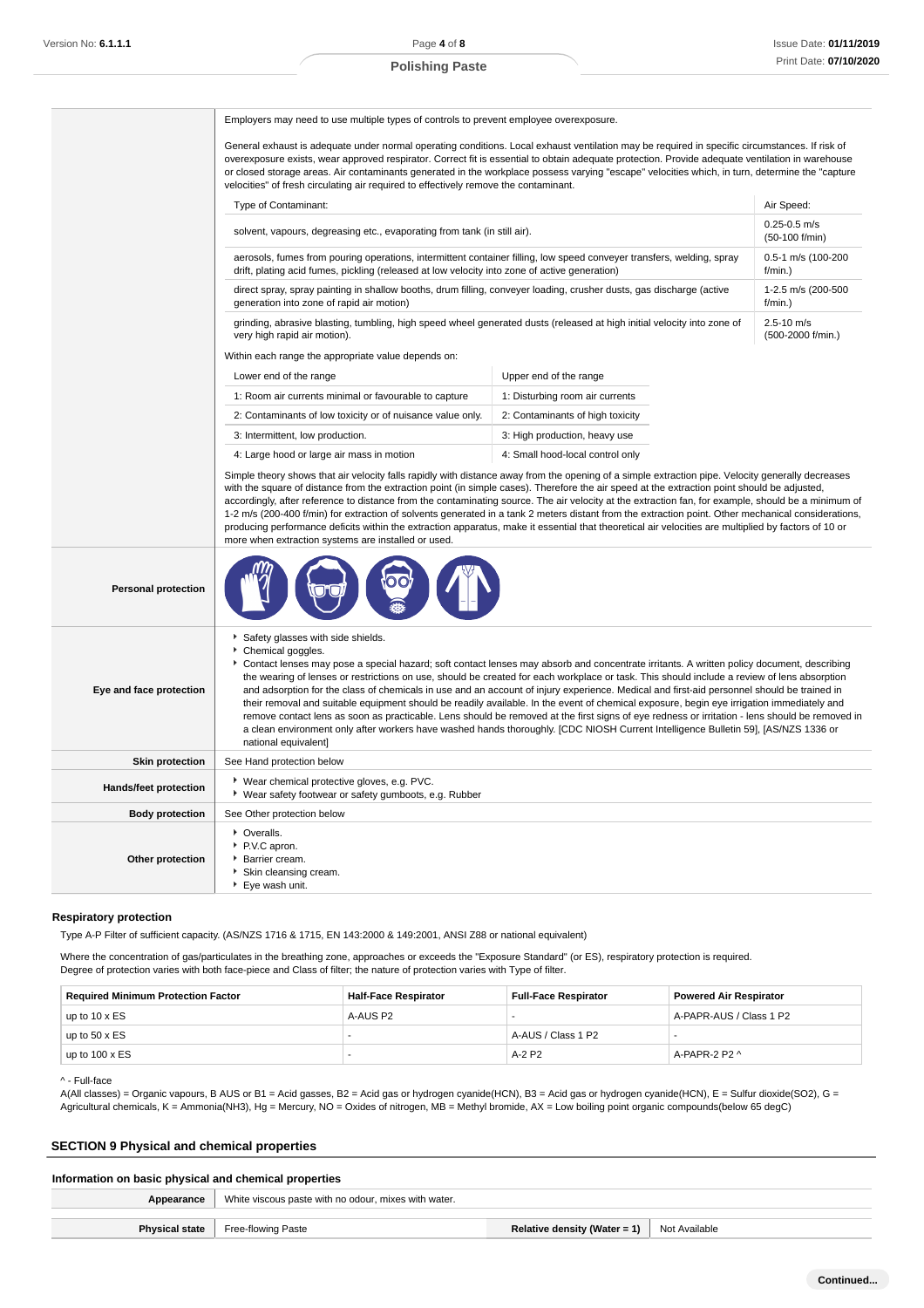# **Polishing Paste**

| Odour                                           | Not Available | Partition coefficient n-octanol<br>/ water | Not Available  |
|-------------------------------------------------|---------------|--------------------------------------------|----------------|
| Odour threshold                                 | Not Available | Auto-ignition temperature (°C)             | Not Available  |
| pH (as supplied)                                | Not Available | <b>Decomposition temperature</b>           | Not Available  |
| Melting point / freezing point<br>(°C)          | Not Available | Viscosity (cSt)                            | Not Available  |
| Initial boiling point and boiling<br>range (°C) | Not Available | Molecular weight (g/mol)                   | Not Applicable |
| Flash point (°C)                                | Not Available | <b>Taste</b>                               | Not Available  |
| <b>Evaporation rate</b>                         | Not Available | <b>Explosive properties</b>                | Not Available  |
| Flammability                                    | Not Available | <b>Oxidising properties</b>                | Not Available  |
| Upper Explosive Limit (%)                       | Not Available | Surface Tension (dyn/cm or<br>$mN/m$ )     | Not Available  |
| Lower Explosive Limit (%)                       | Not Available | <b>Volatile Component (%vol)</b>           | Not Applicable |
| Vapour pressure (kPa)                           | Not Available | Gas group                                  | Not Available  |
| Solubility in water                             | Miscible      | pH as a solution (1%)                      | Not Available  |
| Vapour density (Air = 1)                        | Not Available | VOC g/L                                    | Not Available  |

## **SECTION 10 Stability and reactivity**

| Reactivity                            | See section 7                                                             |
|---------------------------------------|---------------------------------------------------------------------------|
| <b>Chemical stability</b>             | Product is considered stable and hazardous polymerisation will not occur. |
| Possibility of hazardous<br>reactions | See section 7                                                             |
| <b>Conditions to avoid</b>            | See section 7                                                             |
| Incompatible materials                | See section 7                                                             |
| Hazardous decomposition<br>products   | See section 5                                                             |

# **SECTION 11 Toxicological information**

#### **Information on toxicological effects**

| Inhaled                | The material is not thought to produce adverse health effects or irritation of the respiratory tract (as classified by EC Directives using animal<br>models). Nevertheless, good hygiene practice requires that exposure be kept to a minimum and that suitable control measures be used in an<br>occupational setting.                                                                                                                                                                                                                                                                                                                                        |                                                                                                                                        |  |  |  |  |
|------------------------|----------------------------------------------------------------------------------------------------------------------------------------------------------------------------------------------------------------------------------------------------------------------------------------------------------------------------------------------------------------------------------------------------------------------------------------------------------------------------------------------------------------------------------------------------------------------------------------------------------------------------------------------------------------|----------------------------------------------------------------------------------------------------------------------------------------|--|--|--|--|
| Ingestion              | 51 nil\$a<br>Ingestion may result in nausea, abdominal irritation, pain and vomiting                                                                                                                                                                                                                                                                                                                                                                                                                                                                                                                                                                           |                                                                                                                                        |  |  |  |  |
| <b>Skin Contact</b>    | The material is not thought to produce adverse health effects or skin irritation following contact (as classified by EC Directives using animal<br>models). Nevertheless, good hygiene practice requires that exposure be kept to a minimum and that suitable gloves be used in an occupational<br>setting.<br>Open cuts, abraded or irritated skin should not be exposed to this material<br>Entry into the blood-stream through, for example, cuts, abrasions, puncture wounds or lesions, may produce systemic injury with harmful effects.<br>Examine the skin prior to the use of the material and ensure that any external damage is suitably protected. |                                                                                                                                        |  |  |  |  |
| Eye                    | Evidence exists, or practical experience predicts, that the material may cause eye irritation in a substantial number of individuals. Repeated or<br>prolonged eye contact may cause inflammation (similar to windburn) characterised by a temporary redness of the conjunctiva (conjunctivitis);<br>temporary impairment of vision and/or other transient eye damage/ulceration may occur.                                                                                                                                                                                                                                                                    |                                                                                                                                        |  |  |  |  |
| Chronic                | biochemical systems.                                                                                                                                                                                                                                                                                                                                                                                                                                                                                                                                                                                                                                           | Limited evidence suggests that repeated or long-term occupational exposure may produce cumulative health effects involving organs or   |  |  |  |  |
|                        |                                                                                                                                                                                                                                                                                                                                                                                                                                                                                                                                                                                                                                                                |                                                                                                                                        |  |  |  |  |
|                        | <b>TOXICITY</b>                                                                                                                                                                                                                                                                                                                                                                                                                                                                                                                                                                                                                                                | <b>IRRITATION</b>                                                                                                                      |  |  |  |  |
| <b>Polishing Paste</b> | Not Available                                                                                                                                                                                                                                                                                                                                                                                                                                                                                                                                                                                                                                                  | Not Available                                                                                                                          |  |  |  |  |
|                        | <b>TOXICITY</b>                                                                                                                                                                                                                                                                                                                                                                                                                                                                                                                                                                                                                                                | <b>IRRITATION</b>                                                                                                                      |  |  |  |  |
|                        | Oral (mouse) LD50: ~23000 mg/kg <sup>[2]</sup>                                                                                                                                                                                                                                                                                                                                                                                                                                                                                                                                                                                                                 | Not Available                                                                                                                          |  |  |  |  |
|                        | Oral (mouse) LD50: ~26000 mg/kg <sup>[2]</sup>                                                                                                                                                                                                                                                                                                                                                                                                                                                                                                                                                                                                                 |                                                                                                                                        |  |  |  |  |
| glycerol               | Oral (rat) LD50: =12600 mg/kg <sup>[2]</sup>                                                                                                                                                                                                                                                                                                                                                                                                                                                                                                                                                                                                                   |                                                                                                                                        |  |  |  |  |
|                        | Oral (rat) LD50: >10000 mg/kg <sup>[2]</sup>                                                                                                                                                                                                                                                                                                                                                                                                                                                                                                                                                                                                                   |                                                                                                                                        |  |  |  |  |
|                        | Oral (rat) LD50: 27200 mg/kg <sup>[2]</sup>                                                                                                                                                                                                                                                                                                                                                                                                                                                                                                                                                                                                                    |                                                                                                                                        |  |  |  |  |
| Legend:                | specified data extracted from RTECS - Register of Toxic Effect of chemical Substances                                                                                                                                                                                                                                                                                                                                                                                                                                                                                                                                                                          | 1. Value obtained from Europe ECHA Registered Substances - Acute toxicity 2.* Value obtained from manufacturer's SDS. Unless otherwise |  |  |  |  |

specified data extracted from RTECS - Register of Toxic Effect of chemical Substances

**GLYCEROL**

Asthma-like symptoms may continue for months or even years after exposure to the material ceases. This may be due to a non-allergenic condition known as reactive airways dysfunction syndrome (RADS) which can occur following exposure to high levels of highly irritating compound. Key criteria for the diagnosis of RADS include the absence of preceding respiratory disease, in a non-atopic individual, with abrupt onset of persistent asthma-like symptoms within minutes to hours of a documented exposure to the irritant. A reversible airflow pattern, on spirometry, with the presence of moderate to severe bronchial hyperreactivity on methacholine challenge testing and the lack of minimal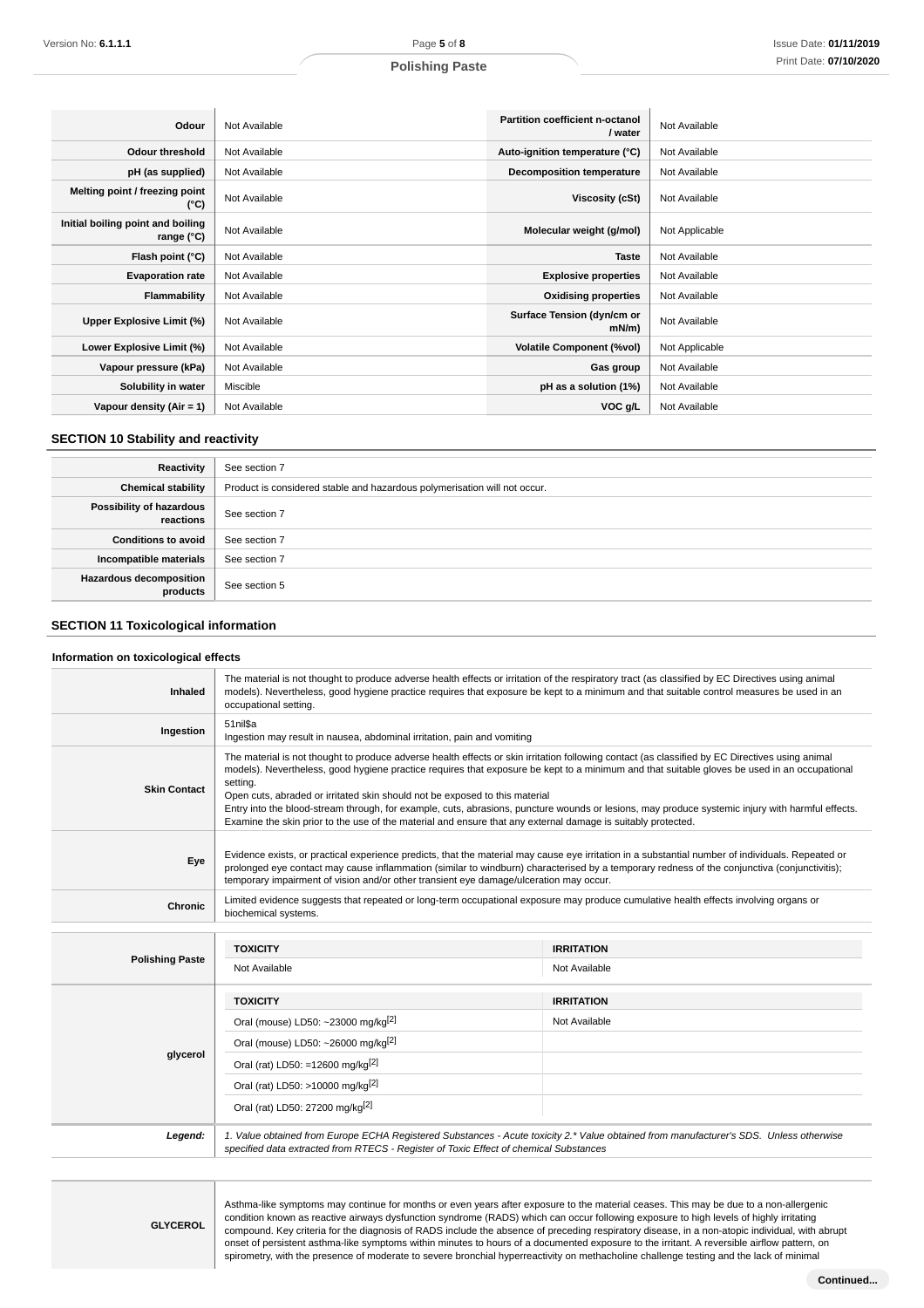# **Polishing Paste**

|                                             | lymphocytic inflammation, without eosinophilia, have also been included in the criteria for diagnosis of RADS. RADS (or asthma) following an<br>irritating inhalation is an infrequent disorder with rates related to the concentration of and duration of exposure to the irritating substance.<br>Industrial bronchitis, on the other hand, is a disorder that occurs as result of exposure due to high concentrations of irritating substance (often<br>particulate in nature) and is completely reversible after exposure ceases. The disorder is characterised by dyspnea, cough and mucus<br>production.<br>For glycerol:<br>Acute toxicity: Glycerol is of a low order of acute oral and dermal toxicity with LD50 values in excess of 4000 mg/kg bw. At very high dose<br>levels, the signs of toxicity include tremor and hyperaemia of the gastro-intestinal -tract. Skin and eye irritation studies indicate that glycerol has<br>low potential to irritate the skin and the eye. The available human and animal data, together with the very widespread potential for exposure and<br>the absence of case reports of sensitisation, indicate that glycerol is not a skin sensitiser.<br>Repeat dose toxicity: Repeated oral exposure to glycerol does not induce adverse effects other than local irritation of the gastro-intestinal tract.<br>The overall NOEL after prolonged treatment with glycerol is 10,000 mg/kg bw/day (20% in diet). At this dose level no systemic or local effects<br>were observed. For inhalation exposure to aerosols, the NOAEC for local irritant effects to the upper respiratory tract is 165 mg/m3 and 662<br>mg/m3 for systemic effects.<br>Genotoxicity: Glycerol is free from structural alerts, which raise concern for mutagenicity. Glycerol does not induce gene mutations in bacterial<br>strains, chromosomal effects in mammalian cells or primary DNA damage in vitro. Results of a limited gene mutation test in mammalian cells<br>were of uncertain biological relevance. In vivo, glycerol produced no statistically significant effect in a chromosome aberrations and dominant<br>lethal study. However, the limited details provided and the absence of a positive control, prevent any reliable conclusions to be drawn from the in<br>vivo data. Overall, glycerol is not considered to possess genotoxic potential.<br>Carcinogenicity: The experimental data from a limited 2 year dietary study in the rat does not provide any basis for concerns in relation to<br>carcinogenicity. Data from non-guideline studies designed to investigate tumour promotion activity in male mice suggest that oral administration<br>of glycerol up to 20 weeks had a weak promotion effect on the incidence of tumour formation.<br>Reproductive and developmental toxicity: No effects on fertility and reproductive performance were observed in a two generation study with<br>glycerol administered by gavage (NOAEL 2000 mg/kg bw/day). No maternal toxicity or teratogenic effects were seen in the rat, mouse or rabbit at<br>the highest dose levels tested in a quideline comparable teratogenicity study (NOEL 1180 mg/kg bw/day).<br>×<br>Carcinogenicity<br>×<br>Reproductivity<br>×<br><b>STOT - Single Exposure</b> |                                 |                                                                                                                                                                     |  |  |  |
|---------------------------------------------|-----------------------------------------------------------------------------------------------------------------------------------------------------------------------------------------------------------------------------------------------------------------------------------------------------------------------------------------------------------------------------------------------------------------------------------------------------------------------------------------------------------------------------------------------------------------------------------------------------------------------------------------------------------------------------------------------------------------------------------------------------------------------------------------------------------------------------------------------------------------------------------------------------------------------------------------------------------------------------------------------------------------------------------------------------------------------------------------------------------------------------------------------------------------------------------------------------------------------------------------------------------------------------------------------------------------------------------------------------------------------------------------------------------------------------------------------------------------------------------------------------------------------------------------------------------------------------------------------------------------------------------------------------------------------------------------------------------------------------------------------------------------------------------------------------------------------------------------------------------------------------------------------------------------------------------------------------------------------------------------------------------------------------------------------------------------------------------------------------------------------------------------------------------------------------------------------------------------------------------------------------------------------------------------------------------------------------------------------------------------------------------------------------------------------------------------------------------------------------------------------------------------------------------------------------------------------------------------------------------------------------------------------------------------------------------------------------------------------------------------------------------------------------------------------------------------------------------------------------------------------------------------------------------------------------------------------------------------------------------------------------------------------------------------------------------------------------------------------------------------------------------------------------------------------------------------------------------------------------------------------------------------------------------------------|---------------------------------|---------------------------------------------------------------------------------------------------------------------------------------------------------------------|--|--|--|
| <b>Acute Toxicity</b>                       | ×                                                                                                                                                                                                                                                                                                                                                                                                                                                                                                                                                                                                                                                                                                                                                                                                                                                                                                                                                                                                                                                                                                                                                                                                                                                                                                                                                                                                                                                                                                                                                                                                                                                                                                                                                                                                                                                                                                                                                                                                                                                                                                                                                                                                                                                                                                                                                                                                                                                                                                                                                                                                                                                                                                                                                                                                                                                                                                                                                                                                                                                                                                                                                                                                                                                                                             |                                 |                                                                                                                                                                     |  |  |  |
| <b>Skin Irritation/Corrosion</b>            | ×                                                                                                                                                                                                                                                                                                                                                                                                                                                                                                                                                                                                                                                                                                                                                                                                                                                                                                                                                                                                                                                                                                                                                                                                                                                                                                                                                                                                                                                                                                                                                                                                                                                                                                                                                                                                                                                                                                                                                                                                                                                                                                                                                                                                                                                                                                                                                                                                                                                                                                                                                                                                                                                                                                                                                                                                                                                                                                                                                                                                                                                                                                                                                                                                                                                                                             |                                 |                                                                                                                                                                     |  |  |  |
| <b>Serious Eye Damage/Irritation</b>        | ×                                                                                                                                                                                                                                                                                                                                                                                                                                                                                                                                                                                                                                                                                                                                                                                                                                                                                                                                                                                                                                                                                                                                                                                                                                                                                                                                                                                                                                                                                                                                                                                                                                                                                                                                                                                                                                                                                                                                                                                                                                                                                                                                                                                                                                                                                                                                                                                                                                                                                                                                                                                                                                                                                                                                                                                                                                                                                                                                                                                                                                                                                                                                                                                                                                                                                             |                                 |                                                                                                                                                                     |  |  |  |
| <b>Respiratory or Skin</b><br>sensitisation | ×                                                                                                                                                                                                                                                                                                                                                                                                                                                                                                                                                                                                                                                                                                                                                                                                                                                                                                                                                                                                                                                                                                                                                                                                                                                                                                                                                                                                                                                                                                                                                                                                                                                                                                                                                                                                                                                                                                                                                                                                                                                                                                                                                                                                                                                                                                                                                                                                                                                                                                                                                                                                                                                                                                                                                                                                                                                                                                                                                                                                                                                                                                                                                                                                                                                                                             | <b>STOT - Repeated Exposure</b> | ×                                                                                                                                                                   |  |  |  |
| Mutagenicity                                | ×                                                                                                                                                                                                                                                                                                                                                                                                                                                                                                                                                                                                                                                                                                                                                                                                                                                                                                                                                                                                                                                                                                                                                                                                                                                                                                                                                                                                                                                                                                                                                                                                                                                                                                                                                                                                                                                                                                                                                                                                                                                                                                                                                                                                                                                                                                                                                                                                                                                                                                                                                                                                                                                                                                                                                                                                                                                                                                                                                                                                                                                                                                                                                                                                                                                                                             | <b>Aspiration Hazard</b>        | ×                                                                                                                                                                   |  |  |  |
|                                             |                                                                                                                                                                                                                                                                                                                                                                                                                                                                                                                                                                                                                                                                                                                                                                                                                                                                                                                                                                                                                                                                                                                                                                                                                                                                                                                                                                                                                                                                                                                                                                                                                                                                                                                                                                                                                                                                                                                                                                                                                                                                                                                                                                                                                                                                                                                                                                                                                                                                                                                                                                                                                                                                                                                                                                                                                                                                                                                                                                                                                                                                                                                                                                                                                                                                                               | Legend:                         | $\blacktriangleright$ – Data either not available or does not fill the criteria for classification<br>$\blacktriangleright$ - Data available to make classification |  |  |  |

# **SECTION 12 Ecological information**

#### **Toxicity**

|                        | Endpoint         | <b>Test Duration (hr)</b>                                                                                                                                                                                                                                                                                                                                                                       | <b>Species</b> | Value            | Source           |
|------------------------|------------------|-------------------------------------------------------------------------------------------------------------------------------------------------------------------------------------------------------------------------------------------------------------------------------------------------------------------------------------------------------------------------------------------------|----------------|------------------|------------------|
| <b>Polishing Paste</b> | Not<br>Available | Not Available                                                                                                                                                                                                                                                                                                                                                                                   | Not Available  | Not<br>Available | Not<br>Available |
| glycerol               | Endpoint         | <b>Test Duration (hr)</b>                                                                                                                                                                                                                                                                                                                                                                       | <b>Species</b> | Value            | Source           |
|                        | <b>LC50</b>      | 96                                                                                                                                                                                                                                                                                                                                                                                              | Fish           | >0.011-mg/L      | $\overline{2}$   |
| Legend:                |                  | Extracted from 1. IUCLID Toxicity Data 2. Europe ECHA Registered Substances - Ecotoxicological Information - Aquatic Toxicity 3. EPIWIN Suite<br>V3.12 (QSAR) - Aquatic Toxicity Data (Estimated) 4. US EPA, Ecotox database - Aquatic Toxicity Data 5. ECETOC Aquatic Hazard Assessment<br>Data 6. NITE (Japan) - Bioconcentration Data 7. METI (Japan) - Bioconcentration Data 8. Vendor Data |                |                  |                  |

**DO NOT** discharge into sewer or waterways.

# **Persistence and degradability**

| LOW<br>LOW<br>glycerol<br>____ | Ingredient | Persistence: Water/Soil | <b>Persistence: Air</b> |
|--------------------------------|------------|-------------------------|-------------------------|
|                                |            |                         |                         |

## **Bioaccumulative potential**

| Ingredient              | <b>Bioaccumulation</b>  |
|-------------------------|-------------------------|
| glycerol                | LOW (LogKOW = $-1.76$ ) |
| <b>Mobility in soil</b> |                         |
| Ingredient              | <b>Mobility</b>         |
| glycerol                | $HIGH (KOC = 1)$        |

# **SECTION 13 Disposal considerations**

| Waste treatment methods      |                                                                                                                                                                                                                                                                                                                                                                                                                                                        |  |
|------------------------------|--------------------------------------------------------------------------------------------------------------------------------------------------------------------------------------------------------------------------------------------------------------------------------------------------------------------------------------------------------------------------------------------------------------------------------------------------------|--|
| Product / Packaging disposal | <b>DO NOT</b> allow wash water from cleaning or process equipment to enter drains.<br>It may be necessary to collect all wash water for treatment before disposal.<br>In all cases disposal to sewer may be subject to local laws and regulations and these should be considered first.<br>Where in doubt contact the responsible authority.<br>Consult State Land Waste Management Authority for disposal.<br>Bury residue in an authorised landfill. |  |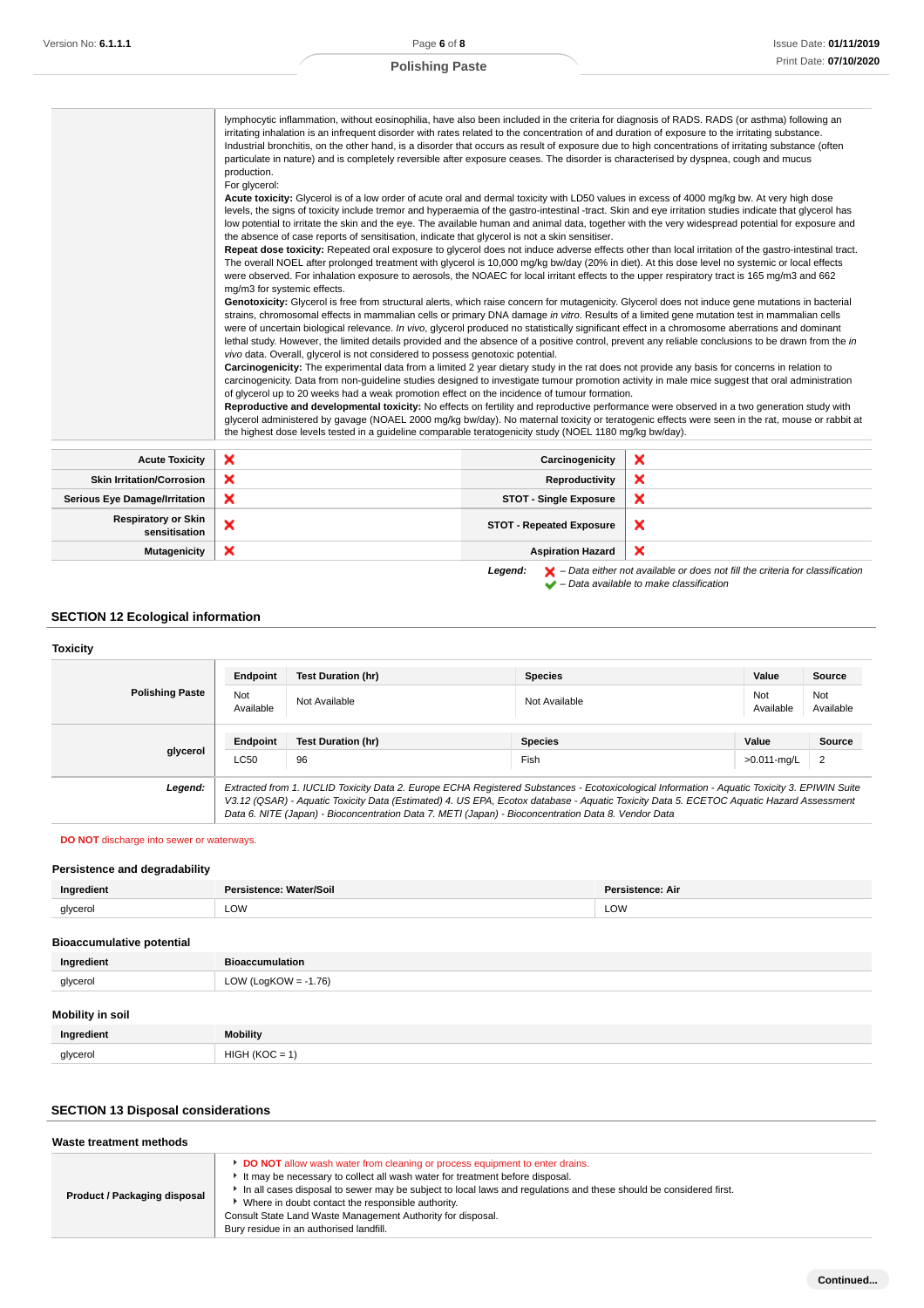#### **SECTION 14 Transport information**

| <b>Labels Required</b>  |                |  |
|-------------------------|----------------|--|
| <b>Marine Pollutant</b> | <b>NO</b>      |  |
| <b>HAZCHEM</b>          | Not Applicable |  |

#### **Land transport (ADG): NOT REGULATED FOR TRANSPORT OF DANGEROUS GOODS**

**Air transport (ICAO-IATA / DGR): NOT REGULATED FOR TRANSPORT OF DANGEROUS GOODS**

#### **Sea transport (IMDG-Code / GGVSee): NOT REGULATED FOR TRANSPORT OF DANGEROUS GOODS**

**Transport in bulk according to Annex II of MARPOL and the IBC code**

Not Applicable

#### **SECTION 15 Regulatory information**

#### **Safety, health and environmental regulations / legislation specific for the substance or mixture**

#### **glycerol is found on the following regulatory lists**

Australian Inventory of Industrial Chemicals (AIIC)

### **National Inventory Status**

| <b>National Inventory</b>      | <b>Status</b>                                                                                                                                                                                            |  |
|--------------------------------|----------------------------------------------------------------------------------------------------------------------------------------------------------------------------------------------------------|--|
| Australia - AIIC               | Yes                                                                                                                                                                                                      |  |
| Australia - Non-Industrial Use | No (glycerol)                                                                                                                                                                                            |  |
| Canada - DSL                   | Yes                                                                                                                                                                                                      |  |
| Canada - NDSL                  | No (glycerol)                                                                                                                                                                                            |  |
| China - IECSC                  | Yes                                                                                                                                                                                                      |  |
| Europe - EINEC / ELINCS / NLP  | Yes                                                                                                                                                                                                      |  |
| Japan - ENCS                   | Yes                                                                                                                                                                                                      |  |
| Korea - KECI                   | Yes                                                                                                                                                                                                      |  |
| New Zealand - NZIoC            | Yes                                                                                                                                                                                                      |  |
| Philippines - PICCS            | Yes                                                                                                                                                                                                      |  |
| USA - TSCA                     | Yes                                                                                                                                                                                                      |  |
| Taiwan - TCSI                  | Yes                                                                                                                                                                                                      |  |
| Mexico - INSQ                  | Yes                                                                                                                                                                                                      |  |
| Vietnam - NCI                  | Yes                                                                                                                                                                                                      |  |
| Russia - ARIPS                 | Yes                                                                                                                                                                                                      |  |
| Legend:                        | Yes = All CAS declared ingredients are on the inventory<br>No = One or more of the CAS listed ingredients are not on the inventory and are not exempt from listing(see specific ingredients in brackets) |  |

#### **SECTION 16 Other information**

| . . |  |
|-----|--|
|     |  |

#### **SDS Version Summary**

| Version | <b>Issue Date</b> | <b>Sections Updated</b>                                                        |
|---------|-------------------|--------------------------------------------------------------------------------|
|         | 29/01/2016        | Disposal, Storage (suitable container)                                         |
| 6.1.1.1 | 01/11/2019        | One-off system update. NOTE: This may or may not change the GHS classification |

#### **Other information**

Classification of the preparation and its individual components has drawn on official and authoritative sources as well as independent review by SDI Limited using available literature references.

The SDS is a Hazard Communication tool and should be used to assist in the Risk Assessment. Many factors determine whether the reported Hazards are Risks in the workplace or other settings. Risks may be determined by reference to Exposures Scenarios. Scale of use, frequency of use and current or available engineering controls must be considered.

#### **Definitions and abbreviations**

PC-TWA: Permissible Concentration-Time Weighted Average PC-STEL: Permissible Concentration-Short Term Exposure Limit IARC: International Agency for Research on Cancer ACGIH: American Conference of Governmental Industrial Hygienists STEL: Short Term Exposure Limit TEEL: Temporary Emergency Exposure Limit。 IDLH: Immediately Dangerous to Life or Health Concentrations OSF: Odour Safety Factor NOAEL :No Observed Adverse Effect Level LOAEL: Lowest Observed Adverse Effect Level

TLV: Threshold Limit Value